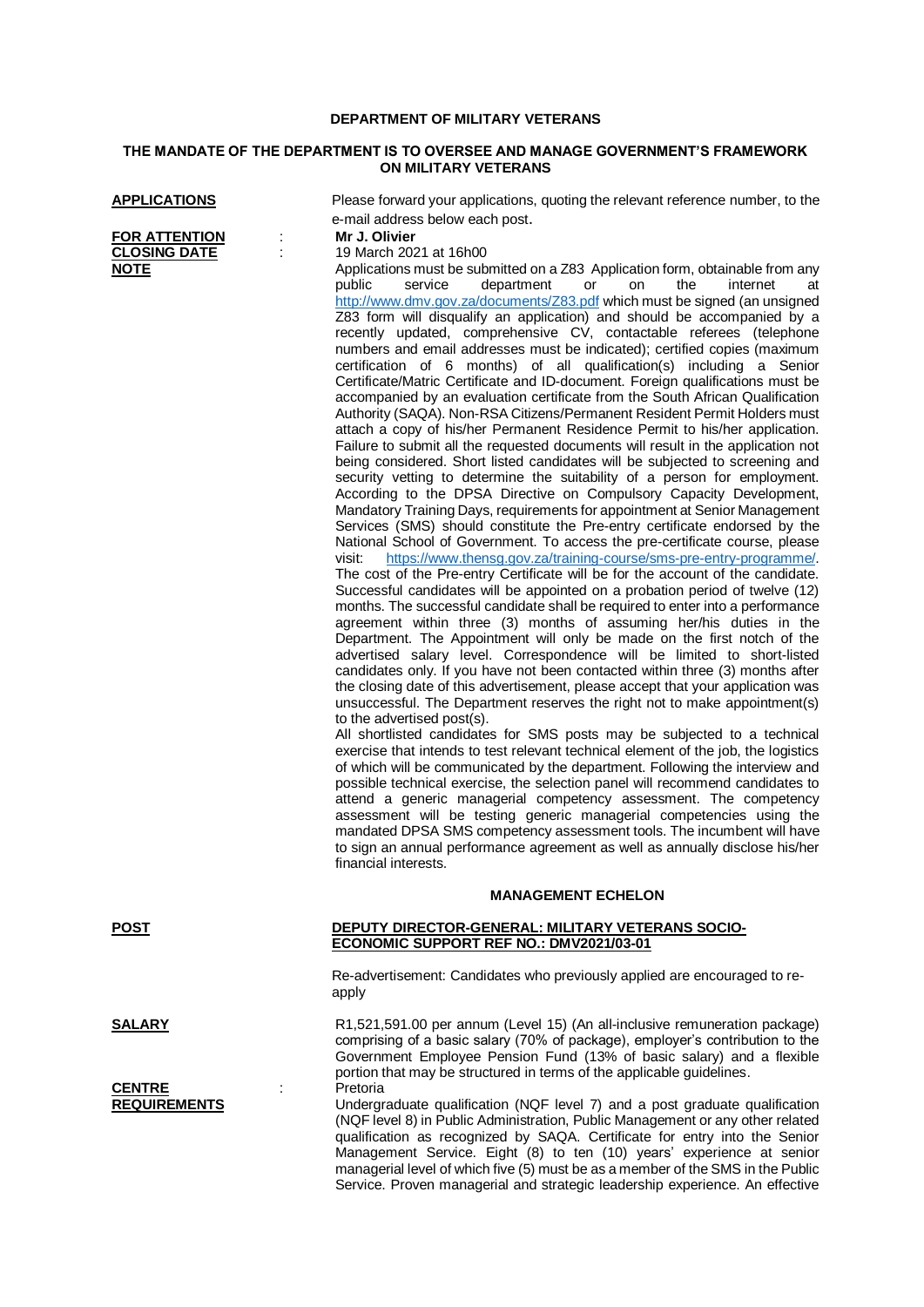manager and leader with a proven track record of managing a complex portfolio and strategic tasks. Conversant with public service prescripts and the legislative framework governing public administration. Conversant with the legislative framework governing the delivery of benefits to military veterans. Financial management as it relates to the role and functions of an Accounting Officer under the Public Finance Management Act, 1999. Problem solving and decision making. Service delivery innovation. Change Management. People Management and Empowerment. High level of integrity and honesty. Understanding of the challenges facing military veterans in South Africa

**DUTIES** Assume the ultimate responsibility and accountability for all the military veterans socio -economic support services. Oversee the development, management & maintenance of military veterans database, and the registration and deregistration of military veterans. Oversee and guide the development, implementation, monitoring and review of Military Veterans Beneficiary Support strategies, policies and plans. Oversee and ensure compliance with prescripts, norms and standards in the implementation policies, strategies, programs, and projects in relation to Military Veterans benefits. Oversee and guide the seamless transition of military veterans from active service to civilian service. Oversee and guide the process of the orientation of military veterans in reference to civilian life and its implications. Oversee and guide the eligibility , verification and registration of military veterans into the national military veterans database . Oversee and guide the development of a credible military veteran's database and maintenance thereof in order to ensure integrity and security of information. Provide advisory services to the Department on database and eligibility related matters for military veterans. Oversee and guide the undertaking of assessments and identify service delivery bottlenecks in the area of Military Veterans benefits and services and provide recommendations for the resolution of such. Oversee and guide the processing of military veterans complaints. Oversee and guide the undertaking of investigations into military veteran's complaints. Oversee and guide the internal review mechanisms related to the disbursement of military veterans benefits . Oversee and guide the process of resolving military veteran's disputes and the maintenance of records thereof. Manage the provision of support to military veterans in lodging complaints. Oversee and manage the provision of health care support services to military veterans. Oversee the development and implementation of policies and procedures that will guide the provision of health care and wellness support services to military veterans. Oversee and guide the undertaking of an intensive national health assessment in order to determine the disease profile of military veterans. Manage engagements, interactions and collaborations with government departments and private sector partners who have been identified to provide health care and other related support services to military veterans. Oversee and guide the compensation of military veterans who sustained disabling injuries, severe psychological and neuropsychiatric trauma and terminal diseases resulting from participation in military activities. Oversee and guide the development and implementation of curative and preventative treatment programs for military veterans. Oversee and guide the referrals of military veterans to external and internal service providers. Manage the implementation of programs and interventions that seek to look after the general wellbeing of military veterans. Oversee and guide programs that are meant to relief social distress of military veterans that are vulnerable. Oversee and guide the provision of treatment and counselling services to military veterans. Oversee and guide the process of ensuring that the unique needs of military veterans in relation to wellbeing and health care support services are provided for. Oversee and guide the assessment and identification of medically and psychologically related problems affecting military veterans and the development of appropriate interventions. Oversee the management of service provider networks. Manage the implementation of service level agreements with partners and identified service providers on benefits access for military veterans. Oversee and guide the establishment and management of service provider networks for primary, secondary and tertiary health care and wellness services for military veterans. Oversee and guide the establishment and management of partnerships with community based treatment centres, mobile clinics and emergency medical services. Establish and maintain good relations within the department, NGO's and all stakeholders / partners. Liaise and co ordinate with governmental, non -governmental institutions and other structures and organizations. Represent the department in various meetings with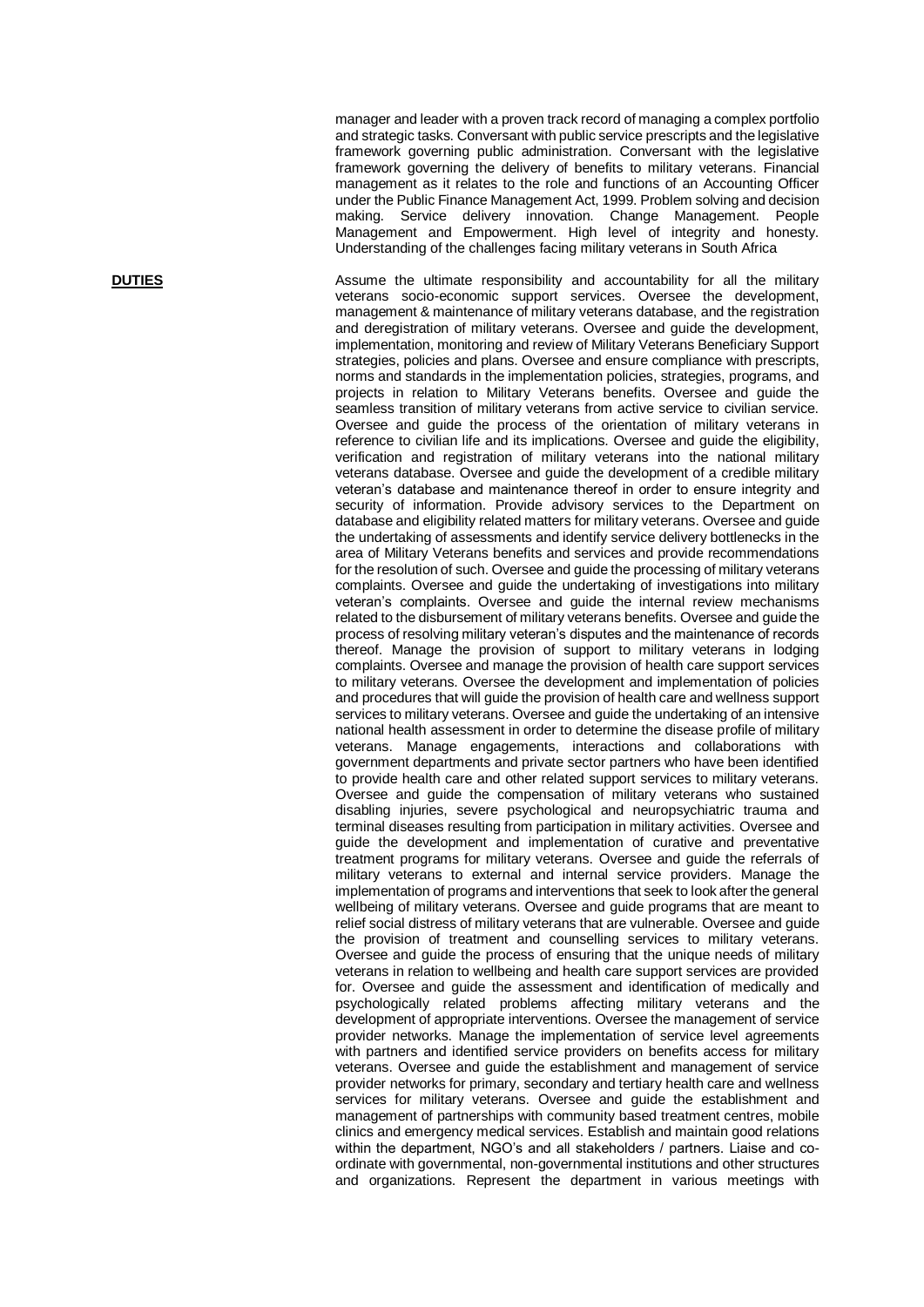stakeholders and partners. Collaborate with the department of Defence regarding information on retiring military veterans. Provide strategic guidance and leadership in the provision of comprehensive socio-economic support services to military veterans and their dependants, i.e, housing, pensions, public transport, education and social relief of distress. Manage the development and implementation of legislative framework, policies and procedures that will guide the provision of socio-economic support services to military veterans. Provide strategic guidance and leadership in the process of ensuring that the unique socio-economic needs of military veterans are identified. Oversee the provision of support to military veterans on all relevant economic and socially related matters. Provide strategic leadership in the management of the branch and the department. Provide strategic guidance and leadership in the management of financial and human resources of the branch. Provide strategic guidance and leadership in the management of the department in general working in unison with the Director General, other Deputy Directors-General and the entire management collective.

## **ENQUIRIES** : Mr J. Olivier Tel No: 012 765 9314 **NOTE Email applications to: [DMV20210301@dmv.gov.za](mailto:DMV20210301@dmv.gov.za)**

## **POST DEPUTY DIRECTOR-GENERAL: CORPORATE SERVICES REF NO.: DMV2021/03-02**

**SALARY** R1,521,591.00 per annum (Level 15) (An all-inclusive remuneration package) comprising of a basic salary (70% of package), employer's contribution to the Government Employee Pension Fund (13% of basic salary) and a flexible portion that may be structured in terms of the applicable guidelines.

**REQUIREMENTS** Undergraduate qualification (NQF level 7) and a post graduate qualification (NQF level 8) in Public Administration, Public Management / Sciences or equivalent qualification as recognized by SAQA. Certificate for entry into the Senior Management Service. Eight (8) to ten (10) years' experience at senior managerial level of which five (5) must be as a member of the SMS in the Public Service. Technical Competencies: Comprehensive knowledge of the Public Service Act and Public Service Regulations, Government Systems and Structures, Information Systems Operations, Management of Information Security Systems and Human Resource Management. Proven managerial and strategic leadership experience. An effective manager and leader with a proven track record of managing a complex portfolio and strategic tasks. Conversant with public service prescripts and the legislative framework governing public administration. Financial management as it relates to the role and functions of an Accounting Officer under the Public Finance Management Act, 1999. Problem solving and decision making. Service delivery innovation. Change Management. People Management and Empowerment. High level of integrity and honesty. Understanding of the challenges facing military veterans in South Africa.

**DUTIES** Assume the ultimate responsibility and accountability for all the corporate support services functionaries. Provide guidance and leadership in provision of strategic planning, monitoring and evaluation processes. Oversee the development and implementation of policies and procedures that relate to strategic planning processes. Co-ordinate the research and development of a contemporary planning strategy, procedures and formats. Oversee the linking of departmental strategies, priorities, budget, operational plans etc. Manage the regular updating/reviewing/ renewing and roll-out of strategic and business plans concurrent with departmental and service delivery objectives. Manage the facilitation of review sessions in context of department's commitments and priorities and oversee the undertaking of value for money audits to evaluate performance against pre-determined goals and objectives. Analyse monthly and quarterly performance reports and provision of feedback to the department. Manage the provision of information and communication technology (ICT) services and the development of policies and procedures to guide the usage and application of ICT tools as well as the allocation of appropriate post specific ICT tools to the departmental officials in line with appropriate control and safety of ICT assets and successful implementation of ICT projects and services. Manage the provision of legal administrative services and litigation processes:

**CENTRE** : Pretoria